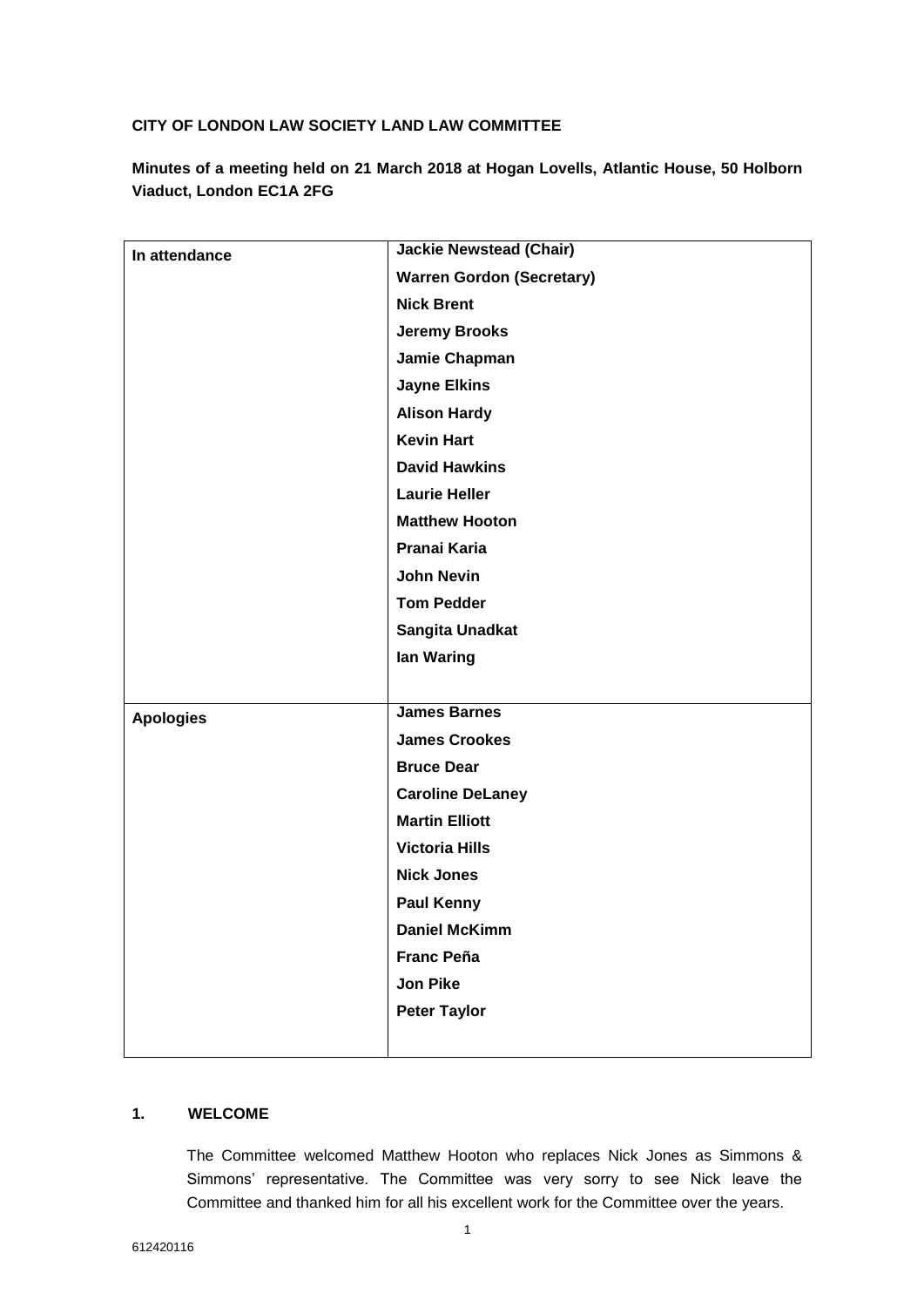## **2. APPROVAL OF MINUTES**

The Minutes for January's Committee meeting were approved and will be added to the CLLS website.

## **3. CLLS SHORT FORM REPORT ON TITLE**

The Committee's new Short form report on title has been launched. The document (with page numbers) is on the Committee's webpage. The number of hits to the report and other documents on the website will be reviewed in 6 months. Stats recently obtained show excellent number of hits to the Committee's documents, for example, 8,841 to the Certificate of title since April 2017.

# **4. UPDATING CITY CORPORATION'S STANDARD WAYLEAVE AGREEMENT FOR THE NEW ELECTRONIC COMMUNICATIONS CODE**

The Corporation of London is shortly to launch a consultation on the revised wayleave agreement for the new Electronic Communications Code. It will likely be a 6 weeks consultation followed by a period to consider comments with a view to launch before Summer 2018. In addition to the Corporation's consultees, the consultation will be circulated to the Committee and the PSL groups. There is also likely to be a Greater London Authority project to create a standardised rooftop agreement and the Committee will be involved with that.

## **5. PROPOSED NEW RICS CODE FOR LEASING BUSINESS PREMISES**

The Committee was asked to send Warren Gordon any comments by 6 April 2018 on the RICS's consultation on the new Code for Leasing Business Premises. Kevin Hart will organise submission of a Committee response.

## **6. LAW COMMISSION'S CALL FOR EVIDENCE ON COMMONHOLD**

The Committee will put in a response to the Law Commission's Call for evidence on Commonhold. The response will be based primarily on Laurie Heller's comments, but other comments are welcome.

### **7. IMPACT OF BREXIT**

The Committee discussed various issues where Brexit is likely to have an impact. Matters mentioned include Energy and OJEU procurement/State Aid (lobbying for clarification of the land transaction exemption). David Hawkins agreed to circulate an IPF document on Brexit. Kevin Hart will see if Edward Sparrow, Chairman of the CLLS, can attend a Committee meeting to discuss Brexit. Kevin will also liaise with the Chair of the Revenue Law Committee to look at the issue of VAT structuring on residential development caused by EU law. Kevin will also raise the issue of employment in the construction industry with the Employment Law and Construction Law committees.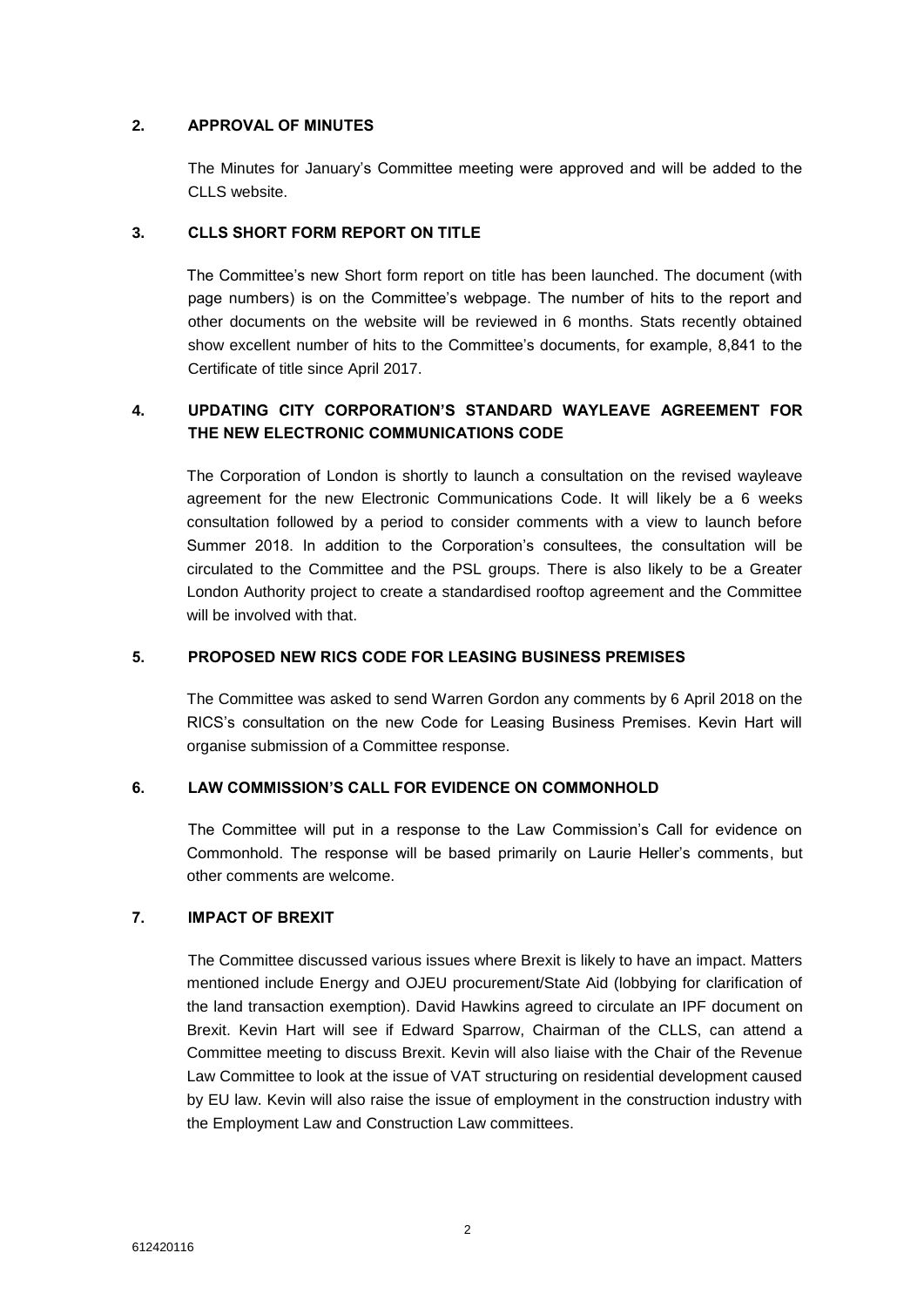# **8. LAND REGISTRY WORDING FOR EXECUTION OF DEEDS BY OVERSEAS COMPANIES**

Changes in Land Registry's requirements for execution of deeds by an overseas company not using a common seal were noted, including no requirement now for name of company to be written in wet ink by each signatory – it just has to be typed in.

### **9. GDPR**

There is some uncertainty about how to deal with GDPR in property documents and also how it impacts on landlords, tenants, managing agents and others in relation to their processing of data. Kevin will ask the Chair of the Data Law committee if he can attend the next Committee meeting on 16 May to answer questions. Matthew Hooton also offered a GDPR expert at Simmons & Simmons.

#### **10. MEES**

In relation to whether to allow a tenant to have absolute discretion over whether a landlord can enter to carry out relevant energy efficiency improvements, some on the Committee adopt this approach used by the Model Commercial Leases. Others wish to introduce exceptions.

# **11. CONSULTATION ON PROPOSED NEW RICS CODE FOR SERVICE CHARGES IN COMMERCIAL PROPERTY**

The new RICS Professional Statement on Service charge for commercial property is likely to go live on 1 April 2018. **Post-meeting note**: it did not happen then and a launch date is awaited.

## **12**. **CONCERNS WITH PROCESS FOR AND DRAFTING OF SUB-STATION LEASES**

The Committee agreed that something needs to be done to improve the process relating to and negotiation of sub-station leases. Warren Gordon will reach out to Madeleine Smallwood at Dentons (who acts for electricity companies) and approach contacts at Birketts and DMH Stallard, who it appears also act for power companies. The Committee will set up a sub-committee to look into a possible standard lease and protocol. Volunteers were requested. There are 3 key areas – how title is dealt with? (trying to ensure an easier process), the timing and the process generally, and the form of the lease.

### **13. COMMITTEE'S ASSET AND DEVELOPMENT MANAGEMENT AGREEMENT**

The Committee will review the asset and development management agreement on the webpage with a view to a relaunch to create more publicity for the document. Volunteers were requested for this project.

#### **14. AOB**

Dates for diaries - Monday 14 May 2018 – Annual Service at the Tower of London; Monday 18 June 2018 – CLLS AGM at Tallows Chandlers' Hall. The CLLS main